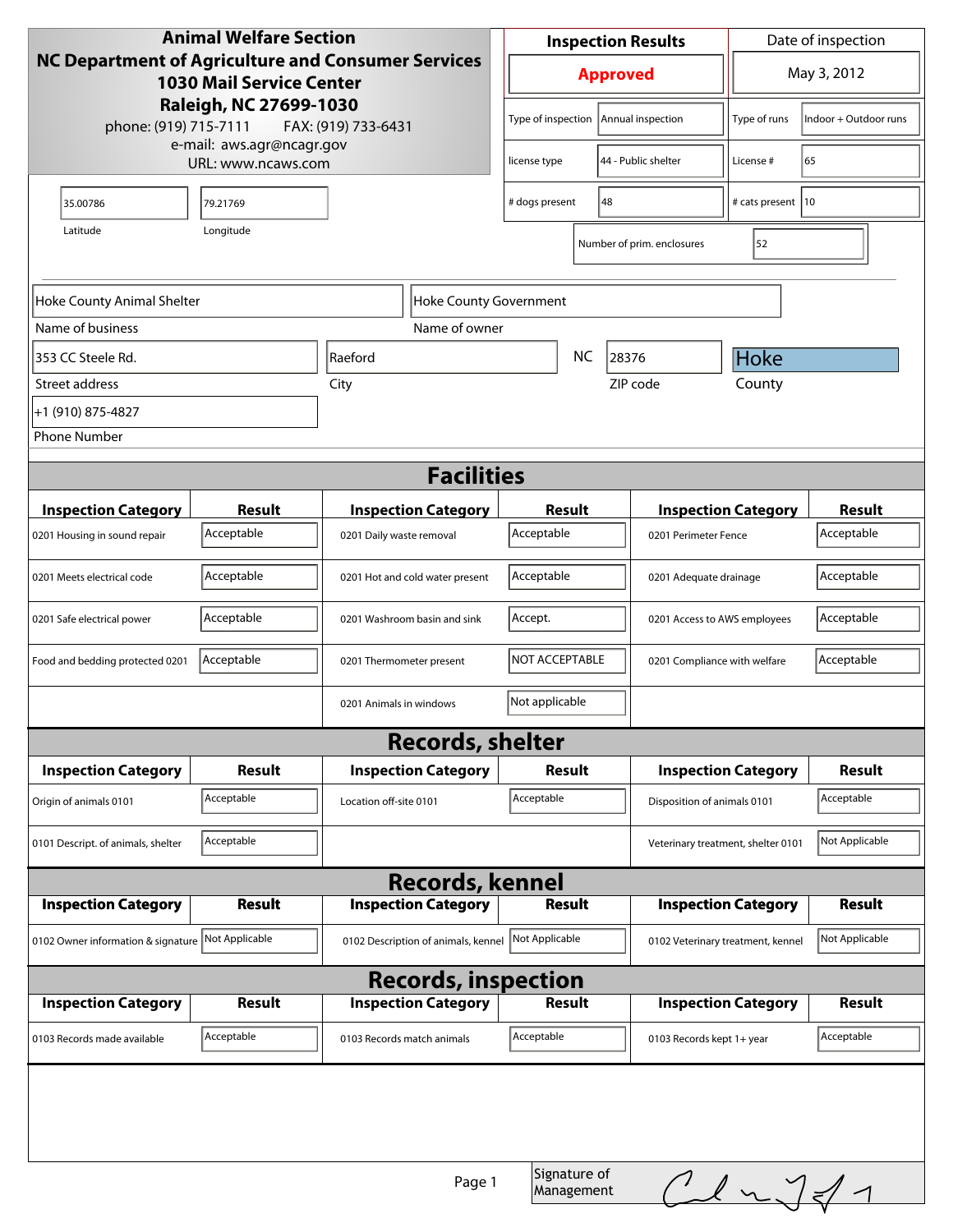| <b>Animal Welfare Section, NCDA&amp;CS</b>                  |                              |                                    | Date of inspection<br><b>Inspection Results</b> |                                    |           |               |  |  |
|-------------------------------------------------------------|------------------------------|------------------------------------|-------------------------------------------------|------------------------------------|-----------|---------------|--|--|
|                                                             | Inspection Report, continued |                                    | <b>Approved</b>                                 |                                    |           | May 3, 2012   |  |  |
| <b>Hoke County Animal Shelter</b>                           |                              | <b>Hoke County Government</b>      | Raeford                                         |                                    | <b>NC</b> |               |  |  |
| <b>Indoor facilities</b>                                    |                              |                                    |                                                 |                                    |           |               |  |  |
| <b>Inspection Category</b>                                  | Result                       | <b>Inspection Category</b>         | <b>Result</b>                                   | <b>Inspection Category</b>         |           | <b>Result</b> |  |  |
| 0202 Ambient temperature, indoor                            | Acceptable                   | 0202 Ventilation, indoor           | Acceptable                                      | 0202 Lighting, indoor              |           | Acceptable    |  |  |
| 0202 Imperv./Sanitary surf., indoor                         | Acceptable                   | 0202 Drainage, indoor              | Acceptable                                      |                                    |           |               |  |  |
| <b>Outdoor facilities</b>                                   |                              |                                    |                                                 |                                    |           |               |  |  |
| <b>Inspection Category</b>                                  | Result                       | <b>Inspection Category</b>         | Result                                          | <b>Inspection Category</b>         |           | Result        |  |  |
| 0203 Impervious surfaces, outdoor                           | Acceptable                   | 0203 Housing, 1 per animal         | Acceptable                                      | 0203 Protection from elements      |           | Acceptable    |  |  |
| 0203 Owner advised, outdoor                                 | Acceptable                   | 0203 Drainage, outdoor             | Acceptable                                      |                                    |           |               |  |  |
| <b>Primary enclosures</b>                                   |                              |                                    |                                                 |                                    |           |               |  |  |
| <b>Inspection Category</b>                                  | Result                       | <b>Inspection Category</b>         | Result                                          | <b>Inspection Category</b>         |           | Result        |  |  |
| 0204 Drainage prev. cross contam.                           | Acceptable                   | 0204 Fence height >= 5 feet        | Acceptable                                      | 0204 1:10 ratio, person: human     |           | Acceptable    |  |  |
| 0204 Surf. impervious to moisture                           | Acceptable                   | 0204 Enclosure is escape proof     | Acceptable                                      | 0204 Cats, $>=$ 4 sq. ft. / adult  |           | Acceptable    |  |  |
| 0204 Prevent contact with wood                              | Acceptable                   | 0204 Solid resting surface         | Acceptable                                      | 0204 Cats, $<= 12$ / enclosure     |           | Acceptable    |  |  |
| 0204 Enclosures in sound repair                             | Acceptable                   | 0204 Cats, raised resting surface  | Acceptable                                      | 0204 Cats, 1 litter pan / 3 adults |           | Acceptable    |  |  |
| 0204 Size of enclosure                                      | Acceptable                   | 0204 Dogs, supervision if > 4      | Acceptable                                      |                                    |           |               |  |  |
|                                                             |                              | <b>Feeding</b>                     |                                                 |                                    |           |               |  |  |
| <b>Inspection Category</b>                                  | <b>Result</b>                | <b>Inspection Category</b>         | <b>Result</b>                                   | <b>Inspection Category</b>         |           | <b>Result</b> |  |  |
| 0205 Feeding, 1x / day, adult                               | Acceptable                   | 0205 Feeding, 1 bowl / adult       | Acceptable                                      | 0205 Feeding, commercial food      |           | Acceptable    |  |  |
| 0205 Feeding, bowl in good repair                           | Acceptable                   | 0205 Feeding, quality food         | Acceptable                                      | 0205 Feeding, bowl is protected    |           | Acceptable    |  |  |
| 0205 Feeding, 2x / day, young                               | Acceptable                   |                                    |                                                 |                                    |           |               |  |  |
| <b>Watering</b>                                             |                              |                                    |                                                 |                                    |           |               |  |  |
| <b>Inspection Category</b>                                  | <b>Result</b>                | <b>Inspection Category</b>         | <b>Result</b>                                   |                                    |           |               |  |  |
| 0206 Watering, continuous access                            | Acceptable                   | 0206 Watering, bowl in good repair | Acceptable                                      |                                    |           |               |  |  |
| <b>Sanitation/Employees/Classification &amp; Separation</b> |                              |                                    |                                                 |                                    |           |               |  |  |
| <b>Inspection Category</b>                                  | <b>Result</b>                | <b>Inspection Category</b>         | <b>Result</b>                                   | <b>Inspection Category</b>         |           | <b>Result</b> |  |  |
| 0207 Waste removal 2x / day                                 | Acceptable                   | 0207 Grounds overgrown             | Acceptable                                      | 0207 Young given social interact.  |           | Acceptable    |  |  |
| 0207 Animals removed while clean                            | Acceptable                   | 0207 Pest Control                  | Acceptable                                      | 0207 Species separated             |           | Acceptable    |  |  |
|                                                             |                              |                                    |                                                 |                                    |           |               |  |  |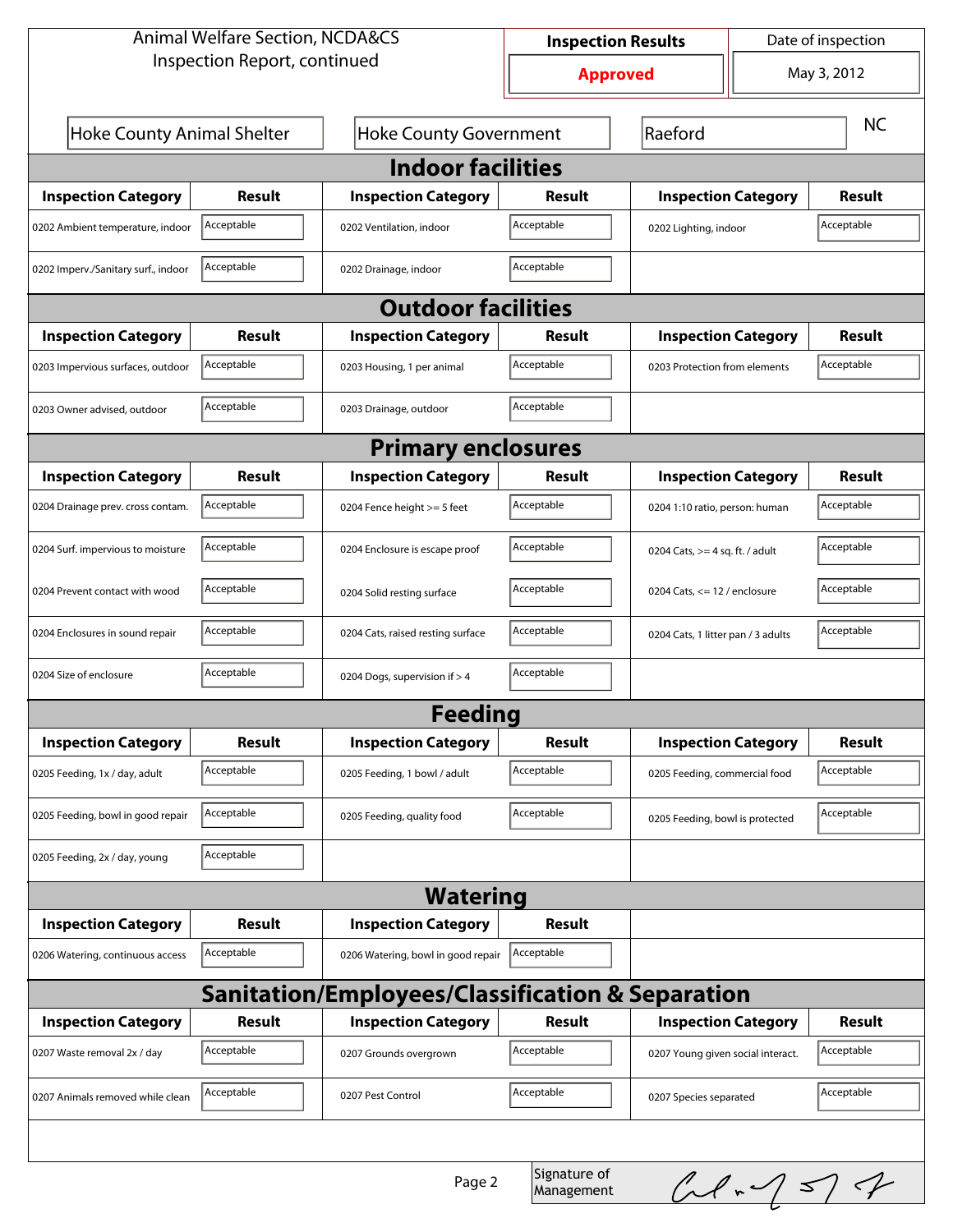| <b>Animal Welfare Section, NCDA&amp;CS</b>                                                                                                                                                          |                              | <b>Inspection Results</b>                                    | Date of inspection |                                  |             |                |  |  |
|-----------------------------------------------------------------------------------------------------------------------------------------------------------------------------------------------------|------------------------------|--------------------------------------------------------------|--------------------|----------------------------------|-------------|----------------|--|--|
|                                                                                                                                                                                                     | Inspection Report, continued |                                                              | <b>Approved</b>    |                                  | May 3, 2012 |                |  |  |
| <b>Hoke County Animal Shelter</b>                                                                                                                                                                   |                              | <b>Hoke County Government</b>                                | Raeford            |                                  | <b>NC</b>   |                |  |  |
|                                                                                                                                                                                                     |                              | Sanitation/Employees/Classification & Separation (continued) |                    |                                  |             |                |  |  |
| <b>Inspection Category</b>                                                                                                                                                                          | <b>Result</b>                | <b>Inspection Category</b>                                   | <b>Result</b>      | <b>Inspection Category</b>       |             | <b>Result</b>  |  |  |
| 0207 Enclosure sanitized 2x / day                                                                                                                                                                   | Acceptable                   | 0207 Number of employees                                     | Acceptable         | 0207 Isolation area & signage    |             | Acceptable     |  |  |
| 0207 Method of sanitation                                                                                                                                                                           | Acceptable                   | 0207 Females in estrus, separated                            | Acceptable         | 0207 Long term care program      |             | Not Applicable |  |  |
| 0207 Build./grnds., clean & repair                                                                                                                                                                  | Acceptable                   | 0207 Owner perm, commingling                                 | Not Applicable     | 0207 Animals confined            |             | Acceptable     |  |  |
|                                                                                                                                                                                                     |                              | 0207 Young with dam                                          | Acceptable         |                                  |             |                |  |  |
|                                                                                                                                                                                                     |                              | <b>Veterinary Care</b>                                       |                    |                                  |             |                |  |  |
| <b>Inspection Category</b>                                                                                                                                                                          | Result                       | <b>Inspection Category</b>                                   | <b>Result</b>      | <b>Inspection Category</b>       |             | Result         |  |  |
| 0210 Program of veterinary care                                                                                                                                                                     | Acceptable                   | 0210 Daily observation of animals                            | Acceptable         | 0210 Rabies vaccination          |             | Acceptable     |  |  |
| 0210 Veterinary care when needed                                                                                                                                                                    | Acceptable                   |                                                              |                    |                                  |             |                |  |  |
| <b>Vehicles</b>                                                                                                                                                                                     |                              |                                                              |                    |                                  |             |                |  |  |
| 0301 Vehicles mechanically sound                                                                                                                                                                    | Acceptable                   | 0301 Fresh air and ventilation                               | Acceptable         | 0301 Cargo area clean            |             | Acceptable     |  |  |
|                                                                                                                                                                                                     |                              | <b>Primary Enclosure Used in Transportation</b>              |                    |                                  |             |                |  |  |
| <b>Inspection Category</b>                                                                                                                                                                          | Result                       | <b>Inspection Category</b>                                   | Result             | <b>Inspection Category</b>       |             | Result         |  |  |
| 0302 Construction of enclosure                                                                                                                                                                      | Acceptable                   | 0302 Age and species separated                               | Acceptable         | 0302 Size of transport enclosure |             | Acceptable     |  |  |
| Acceptable<br>0302 Enclosure clean & sanitized                                                                                                                                                      |                              |                                                              |                    |                                  |             |                |  |  |
| <b>Transportation: Food and Water</b>                                                                                                                                                               |                              |                                                              |                    | <b>Transportation: Care</b>      |             |                |  |  |
| <b>Inspection Category</b>                                                                                                                                                                          | Result                       |                                                              |                    | <b>Inspection Category</b>       |             | <b>Result</b>  |  |  |
| 0303 Food & water during transport                                                                                                                                                                  | Acceptable                   |                                                              |                    | 0304 Observation of animals      |             | Acceptable     |  |  |
|                                                                                                                                                                                                     |                              | Narrative Explanation, if needed                             |                    |                                  |             |                |  |  |
| 0201: Currently facility has primary enclosures located outdoors under a covered roof top, a thermometer should be present in this area to be able to gauge the                                     |                              |                                                              |                    |                                  |             |                |  |  |
| temperatures at all times.                                                                                                                                                                          |                              |                                                              |                    |                                  |             |                |  |  |
| No other inadequacies noted today, facility is clean & odor free at time of inspection with an ambient temperature reading of 70 degrees. I viewed records today for off-site                       |                              |                                                              |                    |                                  |             |                |  |  |
| foster animals, current disposition records, and past euthanasia records with no inadequacies.                                                                                                      |                              |                                                              |                    |                                  |             |                |  |  |
| ** Advised to add cover to outdoor chain link tops to insure safety & confinement of animals. Discussed options for this area w/ shelter supervisor.                                                |                              |                                                              |                    |                                  |             |                |  |  |
|                                                                                                                                                                                                     |                              |                                                              |                    |                                  |             |                |  |  |
| check here if additional pages of narrative are attached                                                                                                                                            |                              |                                                              |                    |                                  |             |                |  |  |
| Digitally signed by E. Garner<br>Digital signature of inspector<br>Date: 2012.05.03 11:25:44 -04'00'<br>(disregard if report has 4 pages)<br>check here if a euthanasia inspection form is attached |                              |                                                              |                    |                                  |             |                |  |  |
|                                                                                                                                                                                                     |                              |                                                              |                    |                                  |             |                |  |  |